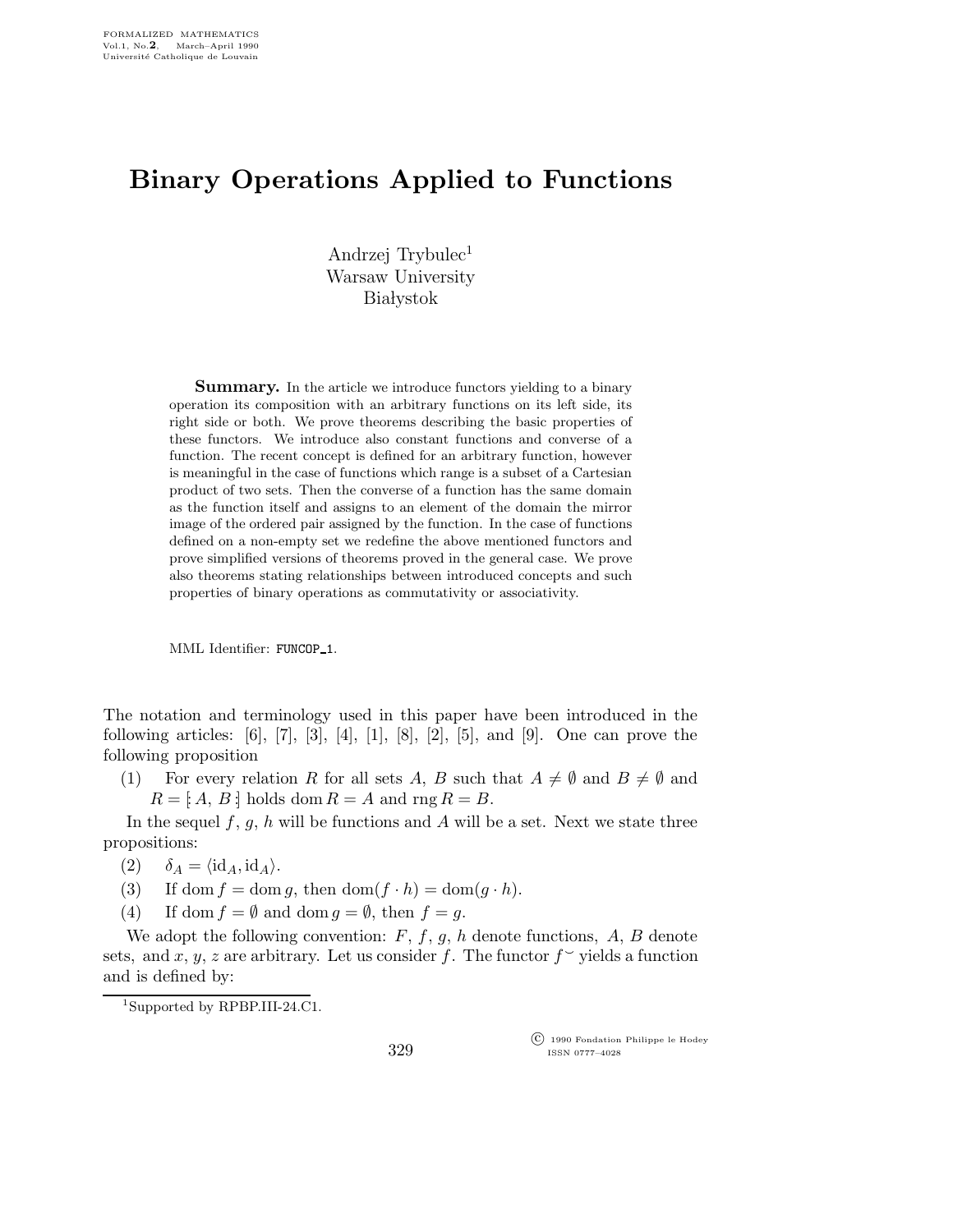(i)  $\text{dom}(f^{\sim}) = \text{dom } f,$ 

(ii) for every x such that  $x \in \text{dom } f$  holds for all y, z such that  $f(x) = \langle y, z \rangle$ holds  $(f^{\sim})(x) = \langle z, y \rangle$  but  $f(x) = (f^{\sim})(x)$  or there exist y, z such that  $f(x) =$  $\langle y, z \rangle$ .

We now state several propositions:

- (5) Given f, g. Then  $g = f^{\sim}$  if and only if the following conditions are satisfied:
	- (i) dom  $g = \text{dom } f$ ,
- (ii) for every x such that  $x \in$  dom f holds for all y, z such that  $f(x) = \langle y, z \rangle$ holds  $g(x) = \langle z, y \rangle$  but  $f(x) = g(x)$  or there exist y, z such that  $f(x) =$  $\langle y, z \rangle$ .
- (6)  $\langle f, g \rangle = \langle g, f \rangle^{\sim}$ .
- $(f \restriction A)^\sim = f^\sim \restriction A.$
- $(8)$  $\check{\ }$   $\check{\ }$  = f.
- $(9) \quad (\delta_A)^{\sim} = \delta_A.$
- $(10) \quad \langle f, g \rangle \upharpoonright A = \langle f \upharpoonright A, g \rangle.$
- (11)  $\langle f, g \rangle \upharpoonright A = \langle f, g \upharpoonright A \rangle.$

The arguments of the notions defined below are the following: A which is a set; z which is any. The functor  $A \mapsto z$  yields a function and is defined by:  $graph(A \rightarrow z) = [A, \{z\}].$ 

The following propositions are true:

- (12)  $f = A \rightarrow x$  if and only if graph  $f = [A, \{x\}].$
- (13) If  $x \in A$ , then  $(A \rightarrow z)(x) = z$ .
- (14) If  $A \neq \emptyset$  and  $f = A \longmapsto x$ , then dom  $f = A$  and rng  $f = \{x\}.$
- (15) If dom  $f = A$  and rng  $f = \{x\}$ , then  $f = A \rightarrow x$ .
- (16) dom( $\emptyset \mapsto x$ ) =  $\emptyset$  and rng( $\emptyset \mapsto x$ ) =  $\emptyset$ .
- (17) If for every z such that  $z \in \text{dom } f$  holds  $f(z) = x$ , then  $f = \text{dom } f \longmapsto x$ .
- $(18)$   $(A \rightarrow x) \upharpoonright B = A \cap B \rightarrow x.$
- (19) dom $(A \rightarrow x) = A$  and rng $(A \rightarrow x) \subseteq \{x\}.$
- (20) If  $x \in B$ , then  $(A \rightarrow x)^{-1} B = A$ .
- (21)  $(A \rightarrow x)^{-1} \{x\} = A.$
- (22) If  $x \notin B$ , then  $(A \rightarrow x)^{-1} B = \emptyset$ .
- (23) If  $x \in \text{dom } h$ , then  $h \cdot (A \mapsto x) = A \mapsto h(x)$ .
- (24) If  $A \neq \emptyset$  and  $x \in \text{dom } h$ , then  $\text{dom}(h \cdot (A \mapsto x)) \neq \emptyset$ .
- (25)  $(A \rightarrow x) \cdot h = h^{-1} A \rightarrow x.$
- $(26)$   $(A \rightarrow \langle x, y \rangle)^{\sim} = A \rightarrow \langle y, x \rangle.$

Let us consider F, f, g. The functor  $F^{\circ}(f,g)$  yields a function and is defined by:

 $F^{\circ}(f,g) = F \cdot \langle f,g \rangle.$ 

The following propositions are true:

(27)  $F^{\circ}(f,g) = F \cdot \langle f,g \rangle.$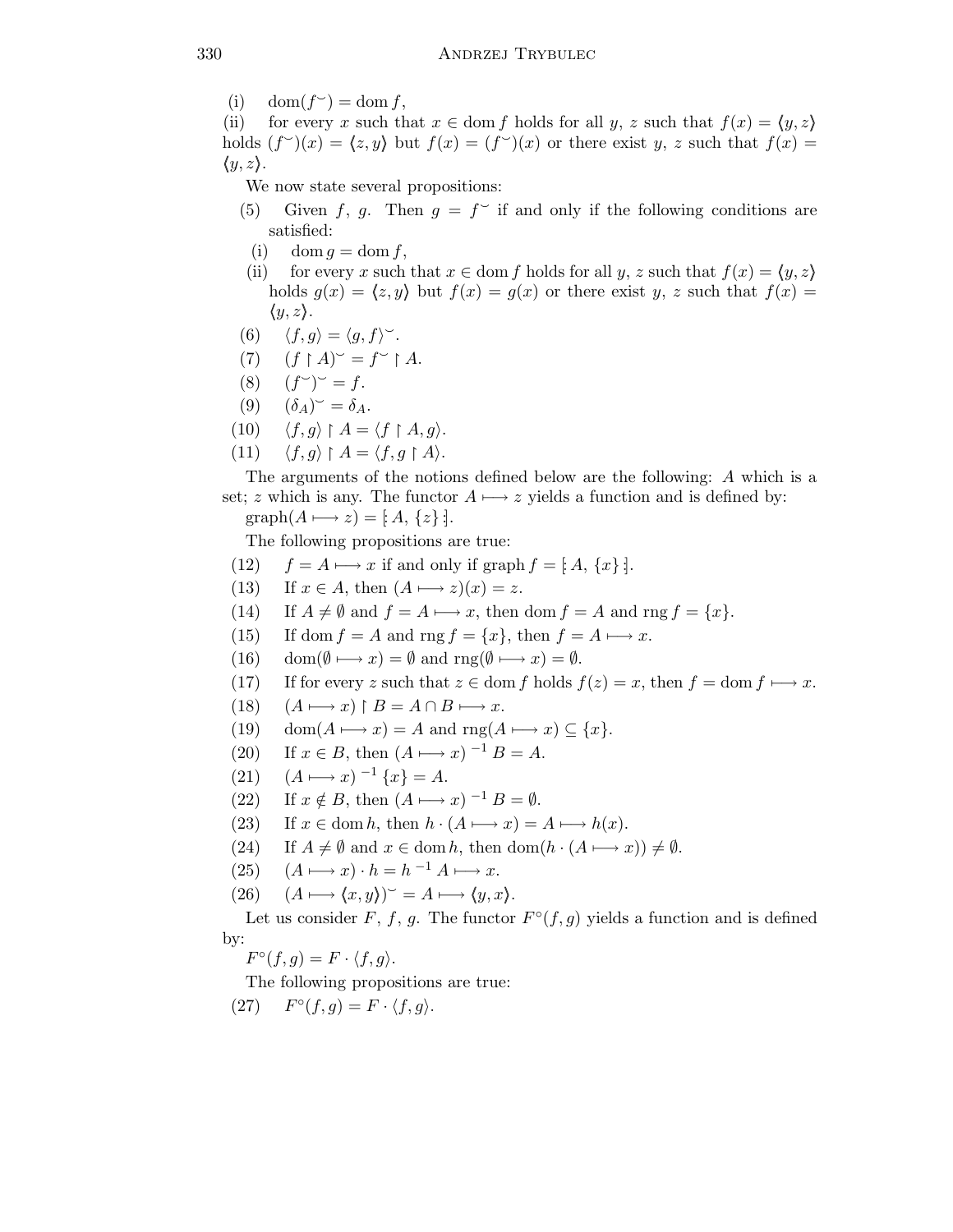(28) If  $x \in \text{dom}(F^{\circ}(f,g))$ , then  $(F^{\circ}(f,g))(x) = F(f(x), g(x))$ .

- (29) If  $f \upharpoonright A = g \upharpoonright A$ , then  $(F^{\circ}(f, h)) \upharpoonright A = (F^{\circ}(g, h)) \upharpoonright A$ .
- (30) If  $f \upharpoonright A = g \upharpoonright A$ , then  $(F^{\circ}(h, f)) \upharpoonright A = (F^{\circ}(h, g)) \upharpoonright A$ .
- $(31)$  $\circ(f,g) \cdot h = F^{\circ}(f \cdot h, g \cdot h).$
- (32)  $h \cdot F^{\circ}(f,g) = (h \cdot F)^{\circ}(f,g).$

Let us consider F, f, x. The functor  $F^{\circ}(f,x)$  yielding a function, is defined by:

 $F^{\circ}(f, x) = F \cdot \langle f, \text{dom } f \longmapsto x \rangle.$ 

Next we state several propositions:

- $(33)$  $\degree(f, x) = F \cdot \langle f, \text{dom } f \longmapsto x \rangle.$
- $(34)$  $\mathcal{O}(f, x) = F^{\circ}(f, \text{dom } f \longmapsto x).$
- (35) If  $x \in \text{dom}(F^{\circ}(f,z))$ , then  $(F^{\circ}(f,z))(x) = F(f(x), z)$ .
- $(36)$  $A = g \upharpoonright A$ , then  $(F^{\circ}(f, x)) \upharpoonright A = (F^{\circ}(g, x)) \upharpoonright A$ .
- $(37)$  $\circ(f, x) \cdot h = F^{\circ}(f \cdot h, x).$
- (38)  $h \cdot F^{\circ}(f, x) = (h \cdot F)^{\circ}(f, x).$
- $(39)$  $\circ(f, x) \cdot id_A = F^{\circ}(f \upharpoonright A, x).$

Let us consider F, x, g. The functor  $F^{\circ}(x, g)$  yields a function and is defined by:

$$
F^{\circ}(x,g) = F \cdot \langle \text{dom } g \longmapsto x, g \rangle.
$$

We now state several propositions:

- $(40)$  $\circ(x,g) = F \cdot \langle \text{dom } g \longmapsto x, g \rangle.$
- $(41)$  $\circ(x,g) = F^{\circ}(\text{dom } g \longmapsto x, g).$
- (42) If  $x \in \text{dom}(F^{\circ}(z, f))$ , then  $(F^{\circ}(z, f))(x) = F(z, f(x))$ .
- $(43)$  $A = g \upharpoonright A$ , then  $(F^{\circ}(x, f)) \upharpoonright A = (F^{\circ}(x, g)) \upharpoonright A$ .
- $(44)$  $\circ (x, f) \cdot h = F^{\circ}(x, f \cdot h).$
- (45)  $h \cdot F^{\circ}(x, f) = (h \cdot F)^{\circ}(x, f).$
- $(46)$  $\circ(x, f) \cdot id_A = F^{\circ}(x, f \upharpoonright A).$

For simplicity we follow a convention:  $X, Y, Z$  will denote non-empty sets, F will denote a binary operation on X,  $f, g, h$  will denote functions from Y into X, and x,  $x_1, x_2$  will denote elements of X. Let us consider X. Then  $\mathrm{id}_X$  is a function from  $X$  into  $X$ .

We now state a proposition

 $(47)$  $\circ$  (f, g) is a function from Y into X.

The arguments of the notions defined below are the following:  $X, Z$  which are non-empty sets;  $F$  which is a binary operation on  $X$ ;  $f$ ,  $g$  which are functions from Z into X. Then  $F^{\circ}(f,g)$  is a function from Z into X.

We now state a number of propositions:

- (48) For every element z of Y holds  $(F^{\circ}(f,g))(z) = F(f(z), g(z)).$
- (49) For every function h from Y into X such that for every element z of Y holds  $h(z) = F(f(z), g(z))$  holds  $h = F^{\circ}(f, g)$ .
- (50) For every function h from Z into Y holds  $F^{\circ}(f,g) \cdot h = F^{\circ}(f \cdot h, g \cdot h)$ .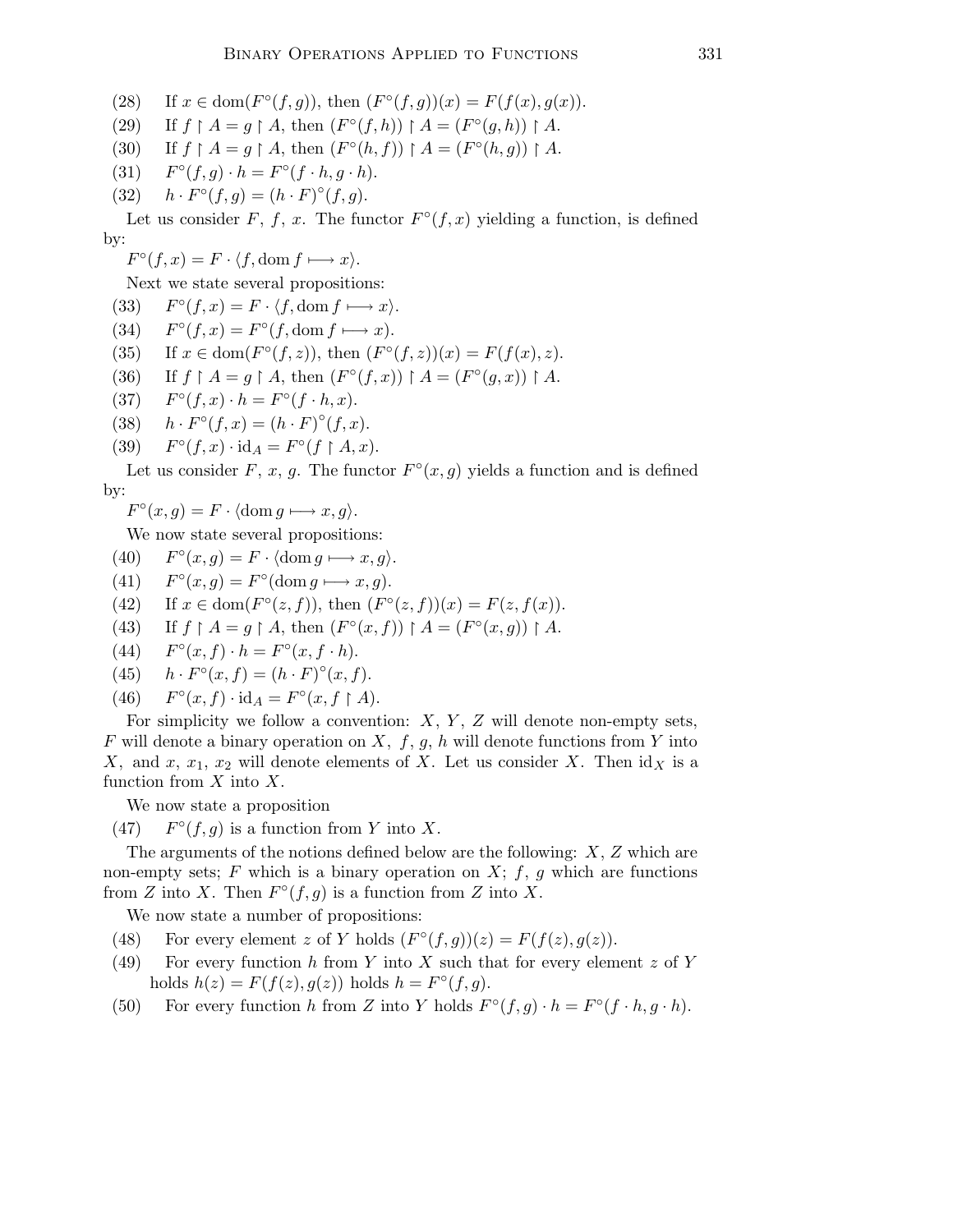## 332 ANDRZEJ TRYBULEC

- (51) For every function g from X into X holds  $F^{\circ}(\text{id}_X, g) \cdot f = F^{\circ}(f, g \cdot f)$ .
- (52) For every function g from X into X holds  $F^{\circ}(g, id_X) \cdot f = F^{\circ}(g \cdot f, f)$ .
- $(53)$  $\circ$ (id<sub>X</sub>, id<sub>X</sub>) ·  $f = F^{\circ}(f, f)$ .
- (54) For every function g from X into X holds  $(F^{\circ}(\text{id}_X, g))(x) = F(x, g(x)).$
- (55) For every function g from X into X holds  $(F^{\circ}(g, id_X))(x) = F(g(x), x)$ .
- $(56)$  $\circ$ (id<sub>X</sub>, id<sub>X</sub>))(x) = F(x, x).
- (57) For all A, B for arbitrary x such that  $x \in B$  holds  $A \longmapsto x$  is a function from A into B.
- (58) For all A, X, x holds  $A \mapsto x$  is a function from A into X.
- $(59)$  $\circ$  (f, x) is a function from Y into X.

The arguments of the notions defined below are the following:  $X$ ,  $Z$  which are non-empty sets;  $F$  which is a binary operation on  $X$ ;  $f$  which is a function from Z into X; x which is an element of X. Then  $F^{\circ}(f,x)$  is a function from Z into X.

The following propositions are true:

- (60) For every element y of Y holds  $(F^{\circ}(f,x))(y) = F(f(y),x)$ .
- (61) If for every element y of Y holds  $g(y) = F(f(y), x)$ , then  $g = F^{\circ}(f, x)$ .
- (62) For every function g from Z into Y holds  $F^{\circ}(f,x) \cdot g = F^{\circ}(f \cdot g,x)$ .
- $(63)$  $\circ$ (id<sub>X</sub>, x) ·  $f = F^{\circ}(f, x)$ .
- $(64)$  $\circ$ (id<sub>X</sub>, x))(x) = F(x, x).
- $(65)$  $\circ$ (*x*, *g*) is a function from *Y* into *X*.

The arguments of the notions defined below are the following:  $X$ ,  $Z$  which are non-empty sets;  $F$  which is a binary operation on  $X$ ; x which is an element of X; g which is a function from Z into X. Then  $F^{\circ}(x,g)$  is a function from Z into X.

The following propositions are true:

- (66) For every element y of Y holds  $(F^{\circ}(x, f))(y) = F(x, f(y)).$
- (67) If for every element y of Y holds  $g(y) = F(x, f(y))$ , then  $g = F^{\circ}(x, f)$ .
- (68) For every function g from Z into Y holds  $F^{\circ}(x, f) \cdot g = F^{\circ}(x, f \cdot g)$ .
- $(69)$  $\circ$   $(x, \text{id}_X) \cdot f = F^\circ(x, f).$
- $(70)$  $\circ (x, \text{id}_X))(x) = F(x, x).$
- (71) For all non-empty sets X, Y, Z for every function f from X into  $|Y, Z|$ for every element x of X holds  $f^{\sim}(x) = \langle (f(x))_2, (f(x))_1 \rangle$ .
- (72) For all non-empty sets  $X, Y, Z$  for every function f from X into [: Y, Z :] holds rng f is a relation between Y and Z.

The arguments of the notions defined below are the following:  $X, Y, Z$  which are non-empty sets; f which is a function from X into  $\{Y, Z\}$ . Then rng f is a relation between Y and Z.

The arguments of the notions defined below are the following:  $X, Y, Z$  which are non-empty sets; f which is a function from X into  $\{Y, Z\}$ . Then  $f \circ$  is a function from X into  $\mathbb{E}[Z, Y]$ .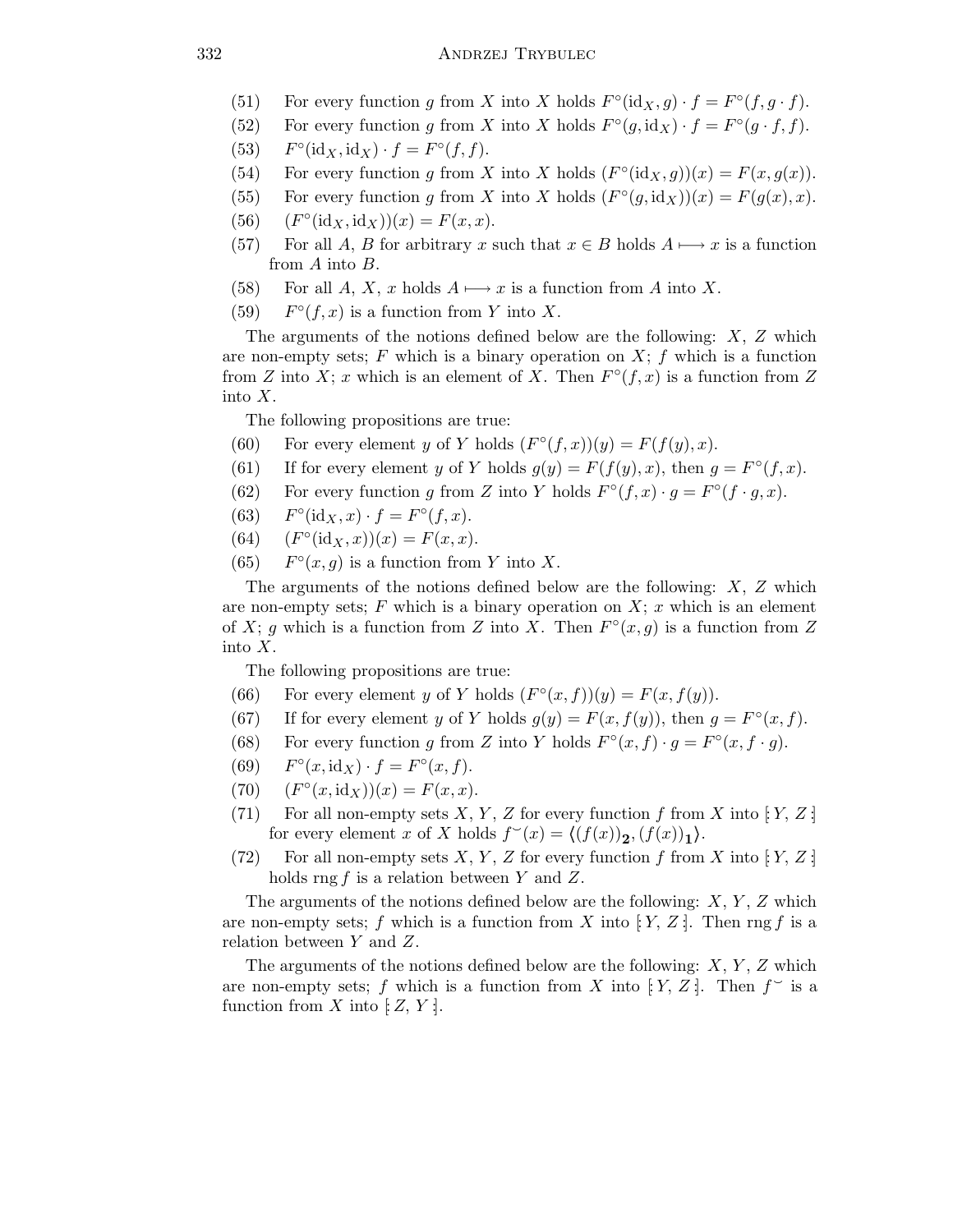We now state a proposition

(73) For all non-empty sets X, Y, Z for every function f from X into [Y, Z]. holds  $\text{rng}(f^{\sim}) = (\text{rng } f)^{\sim}$ .

In the sequel  $y$  denotes an element of  $Y$ . One can prove the following propositions:

- (74) If F is associative, then  $F^{\circ}(F^{\circ}(x_1, f), x_2) = F^{\circ}(x_1, F^{\circ}(f, x_2)).$
- (75) If F is associative, then  $F^{\circ}(F^{\circ}(f,x),g) = F^{\circ}(f,F^{\circ}(x,g))$ .
- (76) If F is associative, then  $F^{\circ}(F^{\circ}(f,g),h) = F^{\circ}(f,F^{\circ}(g,h)).$
- (77) If F is associative, then  $F^{\circ}(F(x_1, x_2), f) = F^{\circ}(x_1, F^{\circ}(x_2, f)).$
- (78) If F is associative, then  $F^{\circ}(f, F(x_1, x_2)) = F^{\circ}(F^{\circ}(f, x_1), x_2)$ .
- (79) If F is commutative, then  $F^{\circ}(x, f) = F^{\circ}(f, x)$ .
- (80) If F is commutative, then  $F^{\circ}(f,g) = F^{\circ}(g, f)$ .
- (81) If F is idempotent, then  $F^{\circ}(f, f) = f$ .
- (82) If F is idempotent, then  $(F^{\circ}(f(y), f))(y) = f(y)$ .
- (83) If F is idempotent, then  $(F^{\circ}(f, f(y)))(y) = f(y)$ .

## References

- [1] Czesław Byliński. Basic functions and operations on functions. Formalized Mathematics, 1(1):245–254, 1990.
- [2] Czesław Byliński. Binary operations. Formalized Mathematics,  $1(1):175-$ 180, 1990.
- [3] Czesław Byliński. Functions and their basic properties. Formalized Mathe $matics, 1(1):55–65, 1990.$
- [4] Czesław Byliński. Functions from a set to a set. Formalized Mathematics,  $1(1):153-164, 1990.$
- [5] Czesław Byliński. Graphs of functions. Formalized Mathematics,  $1(1):169-$ 173, 1990.
- [6] Andrzej Trybulec. Tarski Grothendieck set theory. Formalized Mathematics,  $1(1):9-11, 1990.$
- [7] Andrzej Trybulec. Tuples, projections and Cartesian products. Formalized Mathematics, 1(1):97–105, 1990.
- [8] Edmund Woronowicz. Relations and their basic properties. Formalized Mathematics, 1(1):73–83, 1990.
- [9] Edmund Woronowicz. Relations defined on sets. Formalized Mathematics,  $1(1):181-186, 1990.$